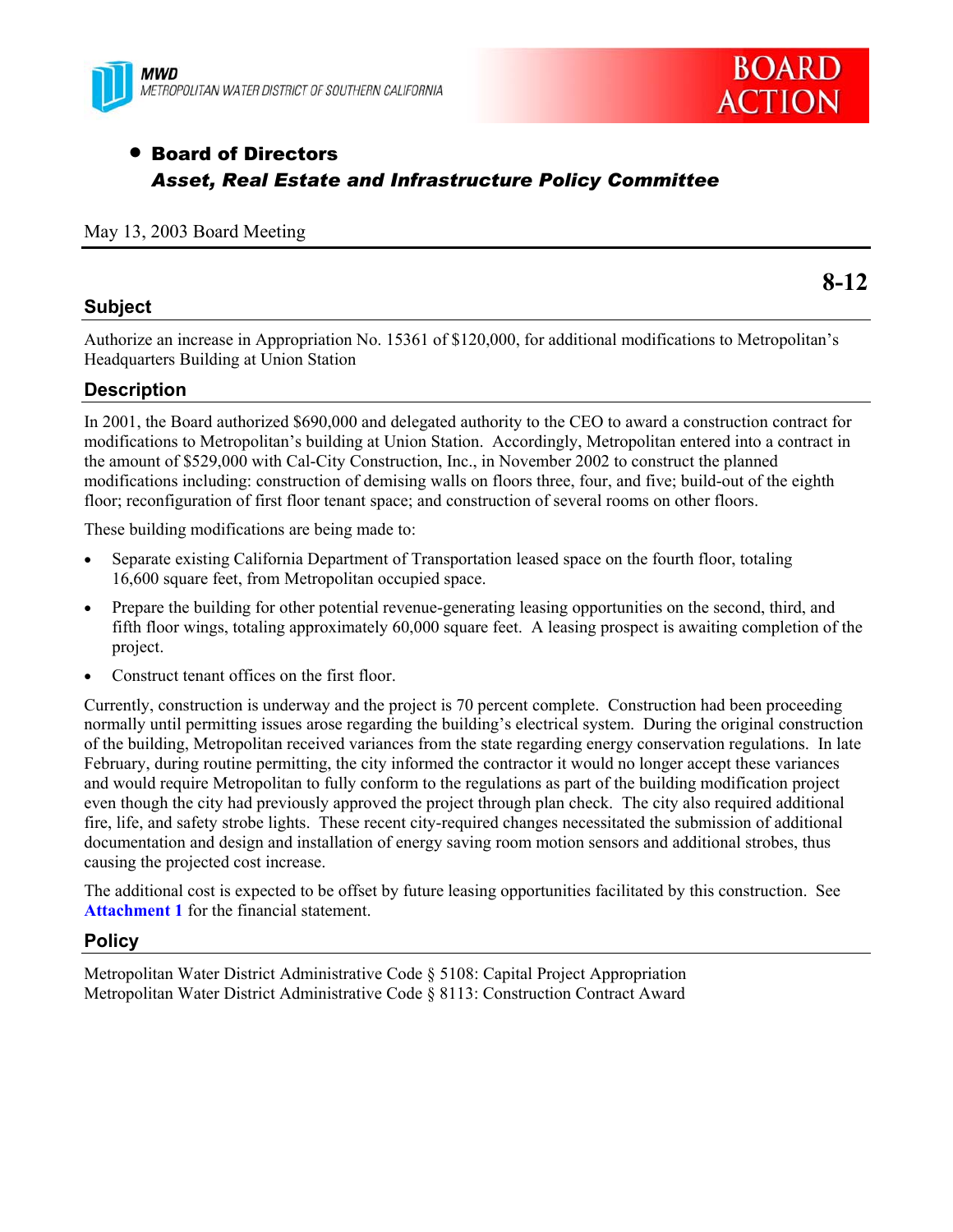### **California Environmental Quality Act (CEQA)**

CEQA determination for Staff Recommendation:

The environmental effects from the construction of the original Metropolitan headquarters project were evaluated in the Headquarters Facility Project Final Environmental Impact Report (Final EIR), which was certified by the Board on November 14, 1995. The Board also approved the Findings of Fact, the Statement of Overriding Considerations, the Mitigation Monitoring and Reporting Program, and the project itself. The new building was constructed to meet Metropolitan's space planning needs for the foreseeable future with a maximum of 1,600 employees. Most Metropolitan employees were moved in by January of 1999. However, remaining empty floor space has not been built out. The original Final EIR analysis assumed total build-out of the headquarters facility. The present proposed board actions are solely based on funding and amending an existing contract for construction services and consequently not on any substantial changes to the approved project itself. In addition, the proposed actions do not pose new substantial information or new significant environmental impacts that have not already been fully addressed and publicly disclosed in the original Final EIR. As such, the previous environmental documentation as reviewed and considered by the Board in conjunction with the proposed actions fully complies with CEQA and the State CEQA Guidelines. Therefore, no further CEQA documentation is necessary for the Board to act upon in this matter.

The CEQA determination is: Determine that the proposed actions have been previously addressed in the 1995 certified Final EIR and that no further environmental analysis or documentation is required.

#### **Staff Recommendation**

Adopt the CEQA determination and authorize an increase in Appropriation No 15361 of \$120,000. **Fiscal Impact**: \$120,000 in unbudgeted funds Capital Investment Plan (CIP) expenditures for fiscal year 2002/03 under Appropriation No. 15361. The CIP will be adjusted to reflect the increased amount. Expenditure is expected to be offset by an undetermined amount of future lease revenue.

4/21/2003 *Roy L. Wolfe* 

*Manager, Corporate Resources* 

*Date*

4/28/2003 *Ronald R. Gastelum Date*

*Chief Executive Officer* 

**Attachment 1 – Modification of Metropolitan's Headquarters Building at Union Station**  BLA #2273